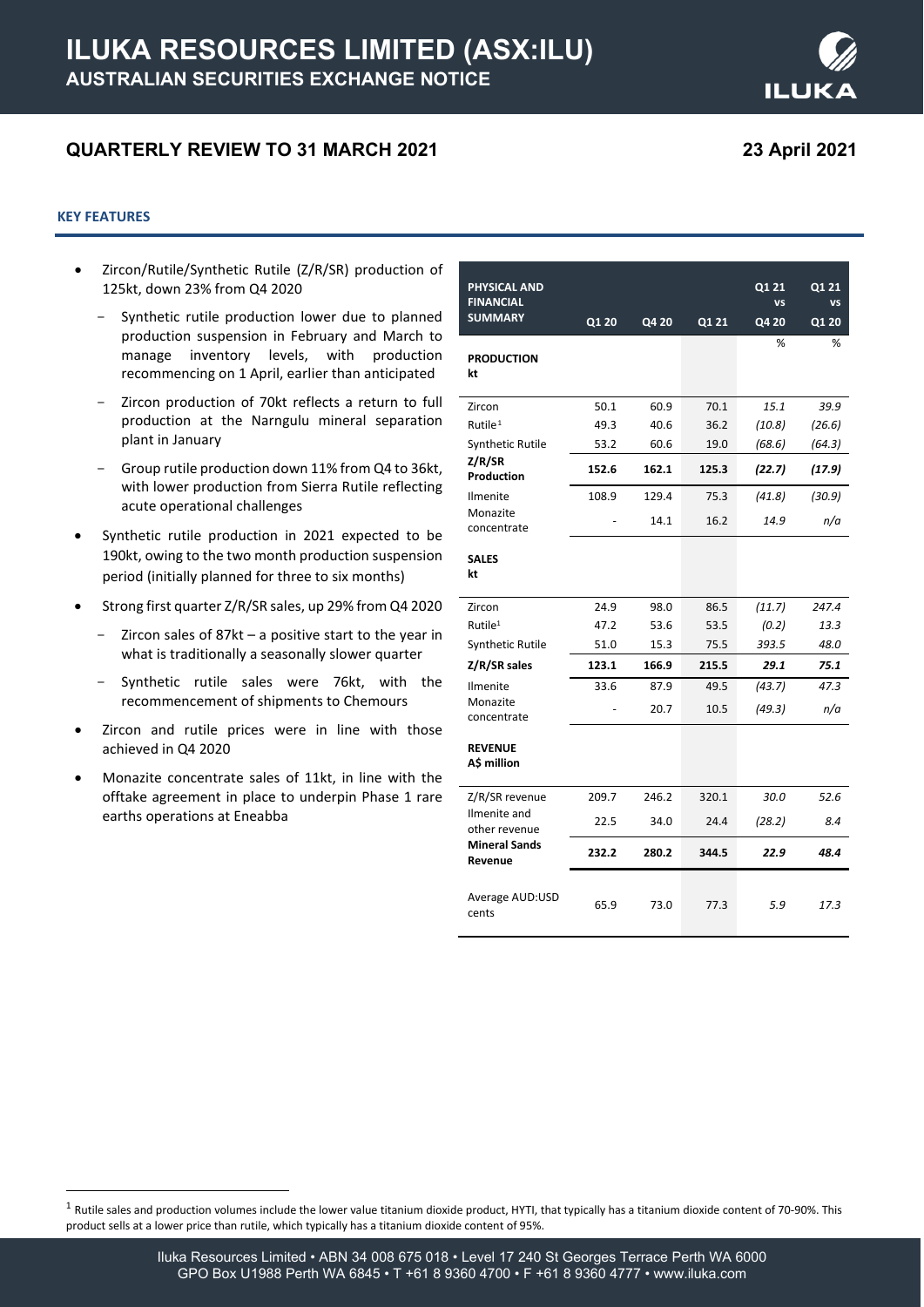# **Australian Operations**

The Narngulu mineral separation plant (MSP) returned to full processing capacity in January. Since March 2020, the plant had been operating under adjusted production settings to reduce zircon production in response to the market impacts of the COVID-19 pandemic. In Q1 2021, the plant processed material from Jacinth-Ambrosia exclusively, with 135 thousand tonnes of heavy mineral concentrate (HMC) processed to produce 70 thousand tonnes of zircon and 10 thousand tonnes of rutile.

At Jacinth-Ambrosia, mining continued at Jacinth North, with 71 thousand tonnes of HMC produced.

The Cataby operation produced 126 thousand tonnes of HMC, up from 117 thousand tonnes in Q4 2020. The higher production reflects mining of higher grade ore sections. The Narngulu MSP did not process any Cataby zircon or rutile during the quarter, as HMC feed is campaigned through the plant, with the next Cataby campaign starting in May 2021.

Synthetic Rutile Kiln 2 underwent a planned production suspension in February and March to manage synthetic rutile stock levels. The suspension was originally planned for a period of three to six months; but the resumption of sales to Chemours and the subsequent reduction in inventory levels facilitated the recommencement of production on 1 April. Full year synthetic rutile production is expected to be 190 thousand tonnes. Planned refurbishment occurred during the suspension.

### **Sierra Leone Operations**

Rutile production was 26 thousand tonnes.

Heavy mineral concentrate grade was lower, affecting rutile production. In addition, mining unit feed rates and run times were below planned levels. This was due to a number of factors, including mining unit feed blockages; and downtime associated with maintenance works to pipes, pumps and conveyors.

Sierra Rutile continues to experience acute operational challenges, impacting efforts to achieve operational consistency. This includes the ability to maintain specialised skillsets in-country, typically provided by expatriate workers.

| <b>MINERAL SANDS</b>                 |       |       |                          |          |          |
|--------------------------------------|-------|-------|--------------------------|----------|----------|
| <b>PRODUCTION</b>                    |       |       |                          | Q1 21 vs | Q1 21 vs |
|                                      | Q1 20 | Q4 20 | Q1 21                    | Q4 20    | Q1 20    |
| ZIRCON <sup>2</sup>                  | kt    | kt    | kt                       | %        | %        |
|                                      |       |       |                          |          |          |
| Jacinth-Ambrosia /<br>Mid west WA    | 39.5  | 34.6  | 70.1                     | 102.6    | 77.5     |
| Cataby/South west<br><b>WA</b>       | 10.6  | 14.8  |                          | n/a      | n/a      |
| Sierra Leone                         |       | 6.6   |                          | n/a      | n/a      |
| Idle (US)                            |       | 4.9   |                          | n/a      | m/a      |
| <b>Total Zircon</b>                  | 50.1  | 60.9  | 70.1                     | 15.1     | 39.9     |
| <b>RUTILE</b>                        |       |       |                          |          |          |
| Jacinth-Ambrosia /<br>Mid west WA    | 6.5   | 10.6  | 10.4                     | (1.9)    | 60.0     |
| <b>WA</b>                            | 6.8   | 2.7   | $\overline{\phantom{a}}$ | n/a      | n/a      |
| Sierra Leone                         | 36.0  | 27.3  | 25.8                     | (5.5)    | (28.3)   |
| <b>Total Rutile</b>                  | 49.3  | 40.6  | 36.2                     | (10.8)   | (26.6)   |
|                                      |       |       |                          |          |          |
| <b>Synthetic Rutile</b><br>(WA)      | 53.2  | 60.6  | 19.0                     | (68.6)   | (64.3)   |
|                                      |       |       |                          |          |          |
| <b>TOTAL Z/R/SR</b>                  | 152.6 | 162.1 | 125.3                    | (22.7)   | (17.9)   |
| <b>ILMENITE</b>                      |       |       |                          |          |          |
| Jacinth-Ambrosia /<br>Mid west WA    | 25.4  | 22.3  | 38.1                     | 70.9     | 50.0     |
| Cataby/South west<br><b>WA</b>       | 68.4  | 97.2  | 26.7                     | (72.5)   | (61.0)   |
| Sierra Leone                         | 15.1  | 9.9   | 10.5                     | 6.1      | (30.5)   |
| <b>Total Ilmenite</b>                | 108.9 | 129.4 | 75.3                     | (41.8)   | (30.9)   |
|                                      |       |       |                          |          |          |
|                                      |       |       |                          |          |          |
| Jacinth Ambrosia /<br>Mid west WA    |       | 14.1  | 16.2                     | 14.9     | n/a      |
| Cataby/South west<br><b>MONAZITE</b> |       |       |                          |          |          |

<span id="page-1-0"></span><sup>2</sup> Iluka's zircon production figures include volumes of zircon attributable to external processing arrangements.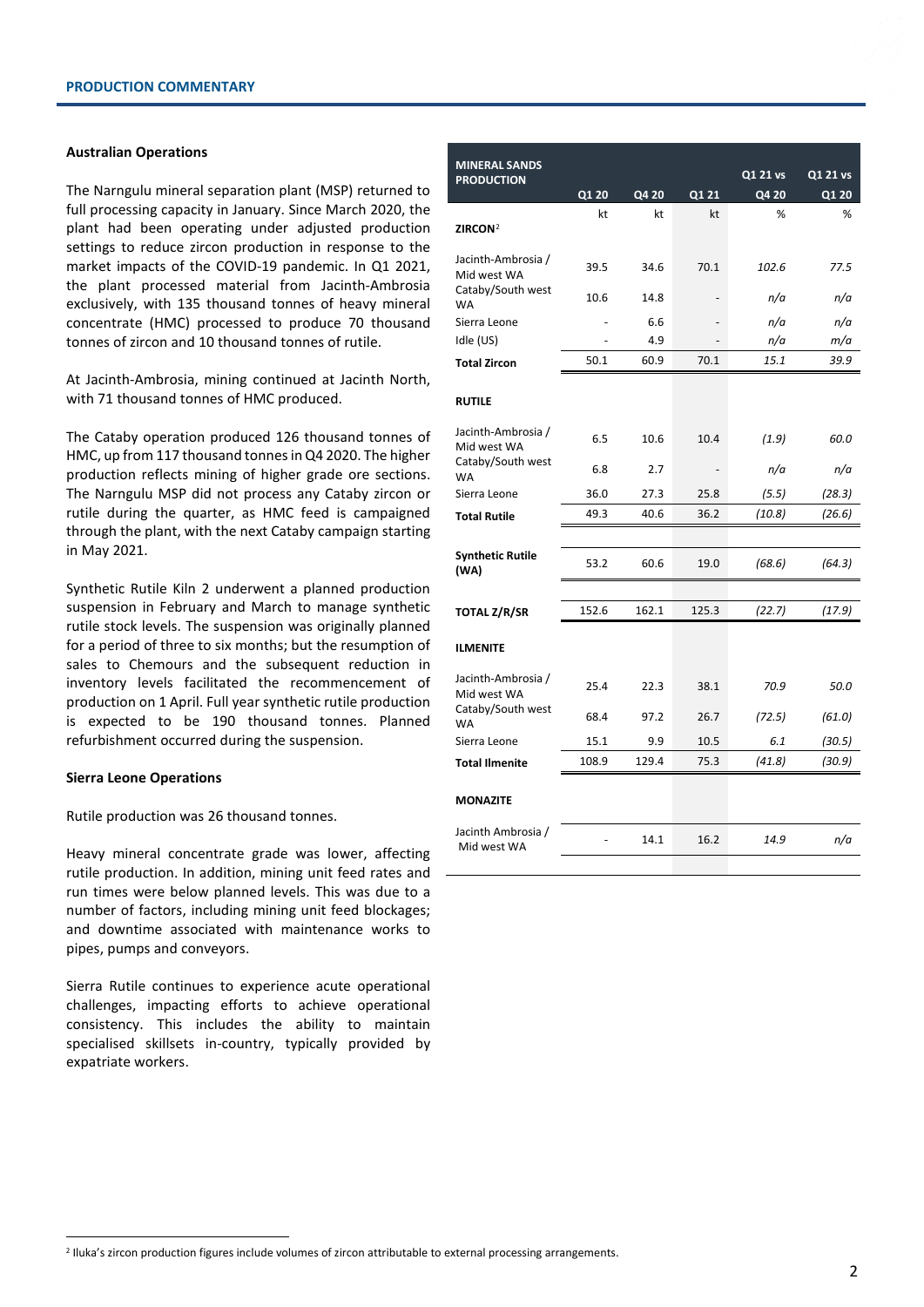## **Zircon**

First-quarter zircon sales of 87 thousand tonnes, including zircon in concentrate (ZIC).

Q1 is typically lower for zircon sales due to ceramic plant shutdowns associated with Chinese New Year. While these shutdowns still occurred in 2021, tile manufacturers in China returned shortly after the Chinese New Year.

Chinese tile exports have been impacted by anti-dumping and trade restrictions in some regions. The slowdown in Chinese exports has opened up opportunities for producers in other countries to service domestic demand and export markets. In particular, tile exports from European producers (Spain and Italy) have increased to the US. Indian tile producers have also increased sales to export markets traditionally serviced by China. Domestic demand for tiles in Europe has been solid, with increased renovation activity.

Foundries in China continued their recovery from last year, with higher orders through the quarter.

Fused zirconia markets remain robust in China due to their use in special refractories for solar and medical glass. US producers are also reporting growth in new orders.

Iluka's zircon inventory levels declined over 2020 to the point the company now holds a normal level of zircon stocks.

Iluka has maintained zircon sand prices in line with those achieved in Q4 2020. In February, the company announced a price increase of US\$70 per tonne, effective 1 April.

# **Titanium Dioxide Feedstocks**

High grade titanium dioxide feedstock sales were 129 thousand tonnes.

The titanium dioxide pigment market remains robust, with many producers running their assets to maximise throughput. Pigment inventory levels are below seasonal norms, with extended lead times for certain grades. Do-it-yourself (DIY) paint demand remains strong heading into the Northern Hemisphere's spring and summer peak demand season.

Chinese pigment domestic demand has also been strong, with Chinese producers electing to sell domestically. This has resulted in shortages for lower priced Chinese pigment in Europe, South East Asia and Latin America.

Pigment prices have increased following a series of price increase announcements – the most recent increases are mid-single digit percentage points and, in some cases, higher.

The welding market remains very strong with demand for natural rutile outstripping supply.

The market for titanium metal is showing signs of improvement, with positive indicators evident in aircraft orders. However, demand from this market sector is not expected to return to pre-COVID-19 levels for several years.

Iluka has a minimum of 295 thousand tonnes of rutile and synthetic rutile take-or-pay contracts with a range of customers in place for 2021. In addition, to date, a further 30 thousand tonnes of high grade feedstocks are contracted. While litigation relating to 2020 offtake of synthetic rutile by Chemours remains ongoing, it has resumed offtake in line with the contract.

Rutile prices achieved were at similar levels to Q4 2020.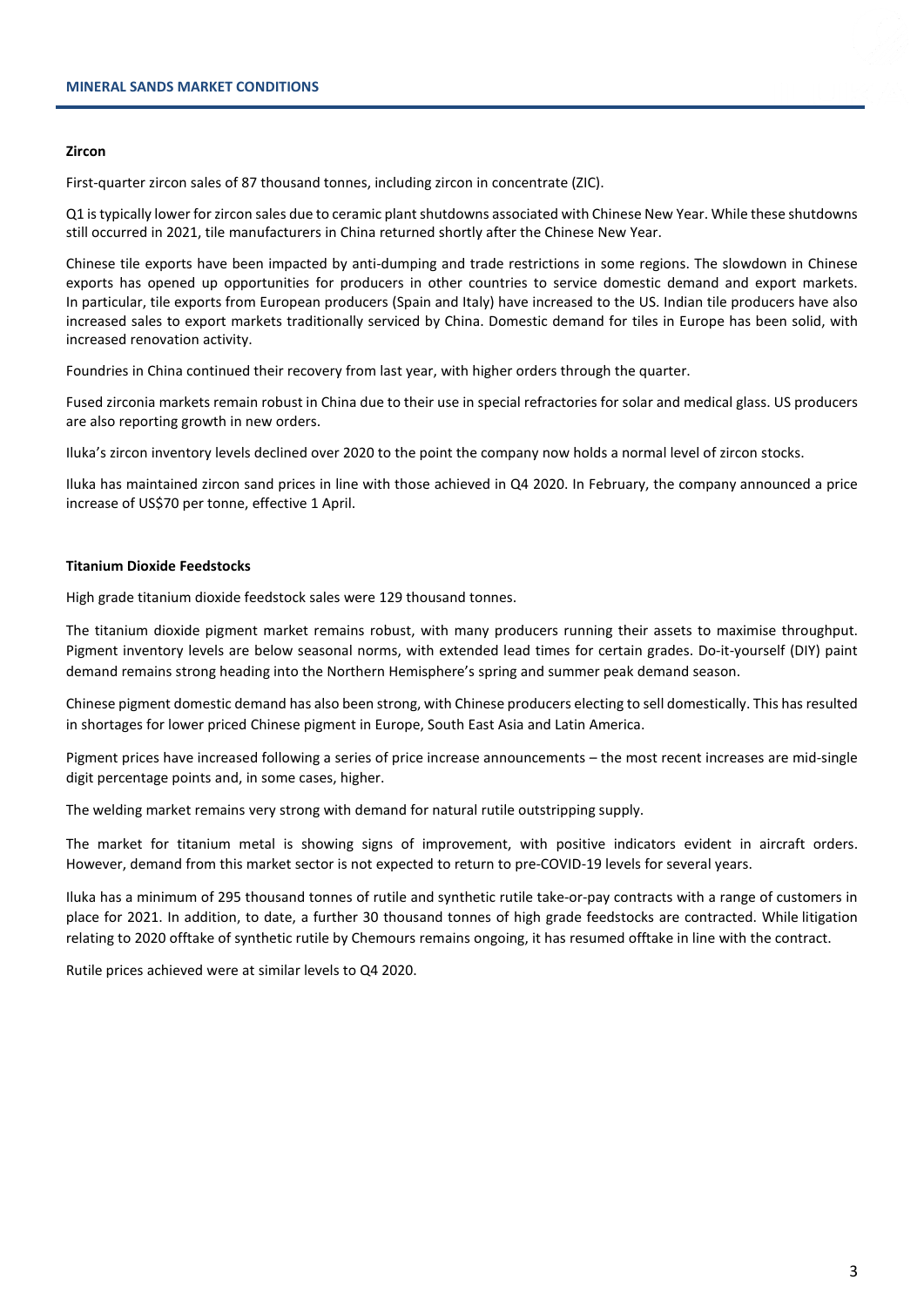Updates on selected projects for the March quarter are detailed below.

# **Eneabba, Western Australia**

The Eneabba project in Western Australia involves the reclaiming, processing and sale of a strategic stockpile rich in monazite (a mineral containing rare earth elements) and zircon. Eneabba is currently the highest grade rare earths operation globally. Phase 1 of operations is producing a mixed monazite-zircon concentrate, with the monazite fraction at approximately 20%.

Phase 2 of the project is currently in execute. Once commissioned, this will see the production of two separate concentrates: a dedicated monazite concentrate at approximately 90%, suitable as a direct feed to a downstream rare earths refinery; and a zircon-ilmenite concentrate, which will be processed into finished products (zircon and ilmenite) at Narngulu. All major construction and procurement contracts have been awarded and the project is tracking in line with plans. Phase 2 is due for completion in H1 2022.

Additionally, Iluka is progressing a feasibility study for a fully integrated rare earths refinery at Eneabba (Phase 3).

# **Balranald, New South Wales**

Balranald and Nepean are two rutile-rich deposits in the northern Murray Basin, New South Wales. Owing to their relative depth, Iluka is assessing the potential to develop these deposits via a novel, internally developed, underground mining technology.

Iluka completed the third trial (T3) of the underground mining method late in 2020. The trial confirmed the effectiveness of the underground mining method and validated key elements of the mining unit design.

The focus in the first quarter has been to collate, interpret and analyse the significant volume of data generated during the trial. Work is now underway to improve definition (cost and schedule) on potential development pathways which will then inform the Definitive Feasibility Study (DFS) scope.



# **Wimmera, Victoria**

The Wimmera project involves the mining and beneficiation of a fine grained heavy mineral sands ore body in the Victorian Murray Basin for the potential long term supply of zircon and rare earths. One characteristic shared by the fine grained mineral sands deposits located in Western Victoria (those held by Iluka and other project proponents) is higher levels of impurities in their zircon. Absent a processing solution to remove these impurities, the zircon is ineligible for sale into the ceramics market.

Iluka's study work for Wimmera is focussed on validating the zircon processing solution and progressing baseline environmental studies. The rare-earth bearing minerals within the Wimmera deposit are very similar to the stockpiled minerals at Eneabba; and could supplement feed to Iluka's potential downstream refining activities at Eneabba in future years.

#### **Sembehun, Sierra Leone**

The Sembehun group of deposits are situated 20 to 30 kilometres north-west of the existing Sierra Rutile operations. Sembehun is one of the largest and highest quality known rutile deposits in the world. Iluka is focused on determining an approach which balances the risk and reward associated with the development of Sembehun and has commenced a process to identify third parties willing to invest in the next phase of Sierra Rutile's growth.

While access to Sierra Leone remained difficult in the quarter, planning progressed to undertake a field trial of hydraulic mining in the current mining area site during H1 2021.

For more detail on projects please referto Iluka's websit[e iluka.com/operations-resource-development/resource-development](http://www.iluka.com/operations-resource-development/resource-development)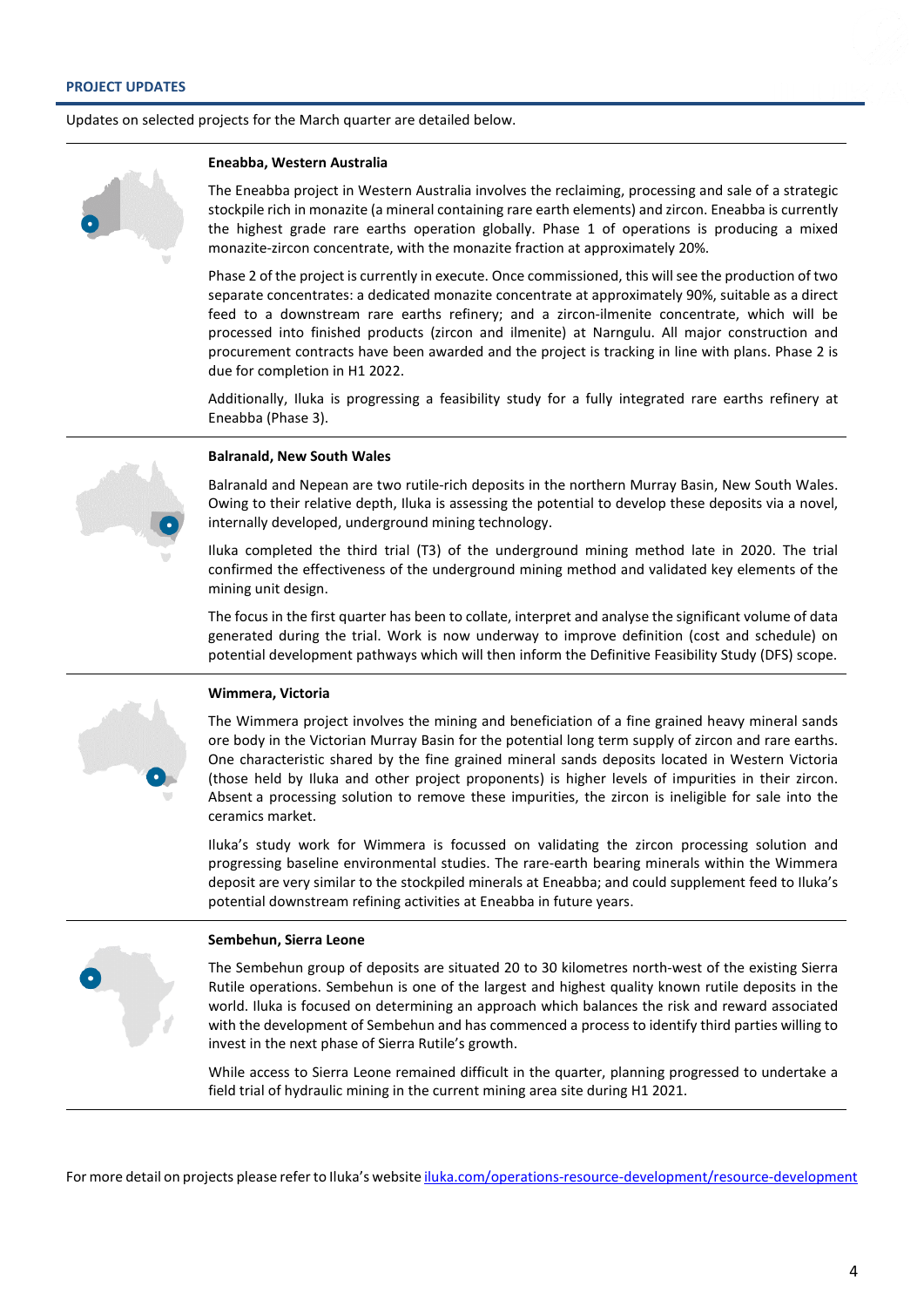# **EXPLORATION**

Expenditure on exploration and evaluation in the March quarter 2021 was \$2.4 million.

Testing of western US regional basin scale opportunities were completed with a total of 1,775 metres of drilling. Assays have been submitted to Iluka's US laboratory for analysis. US exploration activities will shift to regional exploration targets located on the eastern seaboard in Q2 2021.

Drilling activities were undertaken in Australia in the March quarter with 4,832 metres of Resource definition completed at the Cataby mine site. Preparations for new regional exploration field programmes in Australia were advanced with drilling anticipated to commence in May 2021.

# **OTHER UPDATES**

# **Cyclone Seroja Impact**

Cyclone Seroja crossed the West Australian coast on 11 April. The cyclone impacted the mid west region, including Iluka's Narngulu mineral separation plant, near Geraldton.

Iluka's facilities (plant and infrastructure) sustained very minor damage; but were without power and communications for several days. For safety and security reasons, the plant was shut down at 10.00am (WST) on 11 April. Production recommenced at 3.00pm on 15 April, with full production achieved at 12.00am on 16 April.

# **Annual General Meeting**

Iluka's Annual General Meeting (AGM) will be held at 9.30 am (WST) on 29 April 2021. The meeting will be webcast at http://web.lumiagm.com/385467567 (Meeting ID is 385-467-567). Further information can be found on Iluka's website a[t 2021](https://www.iluka.com/investors-media/shareholder-information/2021-agm-information)  [AGM information.](https://www.iluka.com/investors-media/shareholder-information/2021-agm-information)

This document was approved and authorised for release to the market by Iluka's Managing Director.

**Investment market and media enquiries:** Luke Woodgate Group Manager, Investor Relations and Corporate Affairs Mobile: +61 (0) 477 749 942 Email[: investor.relations@iluka.com](mailto:investor.relations@iluka.com)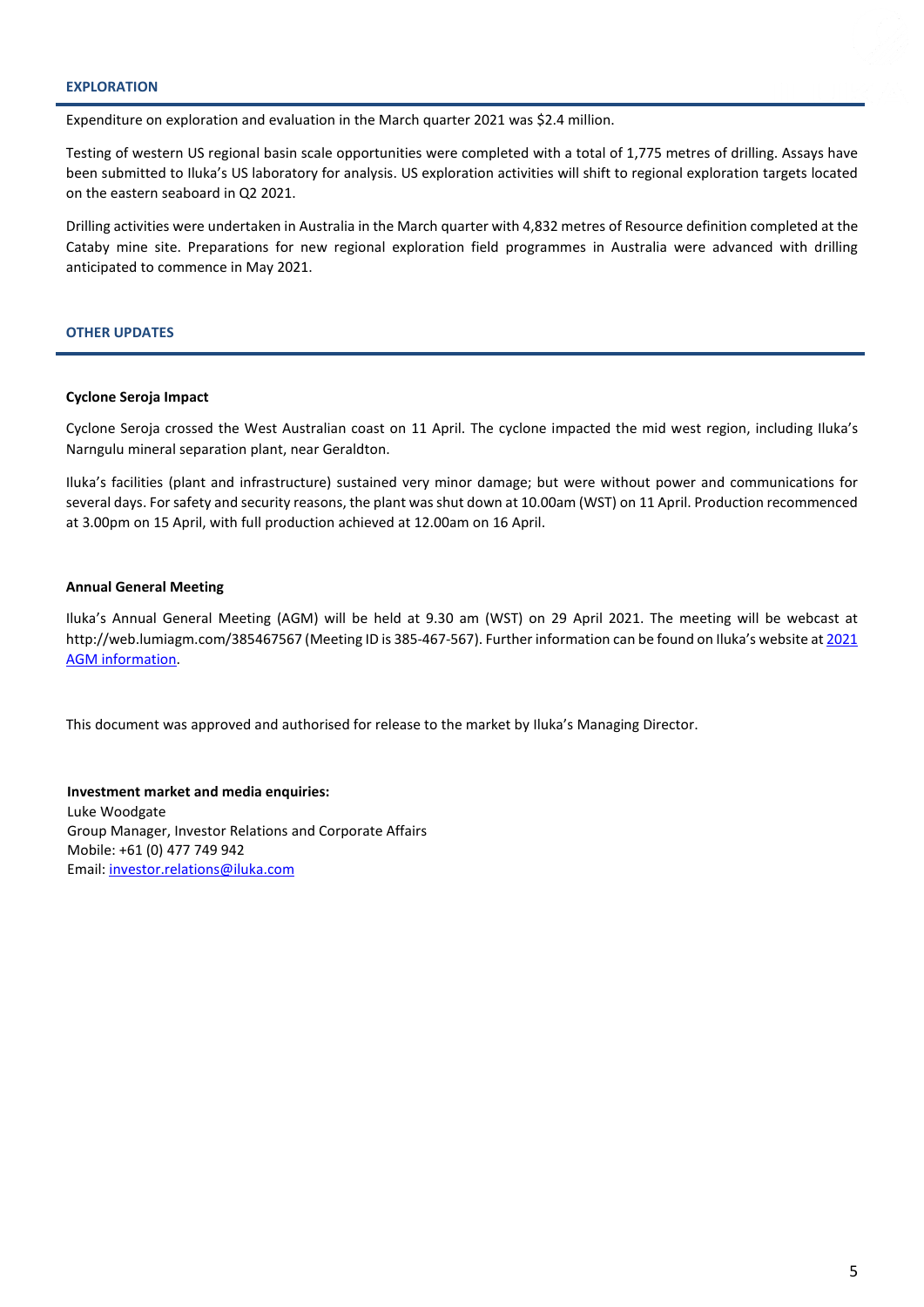# **APPENDIX 1 – MINING AND PRODUCTION PHYSICAL DATA**



| <b>Physical Data</b><br>3 Months to 31 March 2021 | Jacinth-<br>Ambrosia /<br><b>Mid west</b> | Cataby /<br>South west | <b>Australia</b><br><b>Total</b> | <b>Sierra Leone</b>      | <b>Group Total</b> |
|---------------------------------------------------|-------------------------------------------|------------------------|----------------------------------|--------------------------|--------------------|
|                                                   |                                           |                        |                                  |                          |                    |
| <b>Mining</b>                                     | 279                                       |                        |                                  |                          |                    |
| Overburden Moved kbcm                             |                                           | 2,125                  | 2,404                            |                          | 2,404              |
| Ore Mined kt                                      | 2,607                                     | 2,317                  | 4,924                            | 2,588                    | 7,512              |
| Ore Treated Grade HM %                            | 3.4%                                      | 5.8%                   | 4.6%                             | 2.0%                     | 3.8%               |
| <b>VHM Treated Grade %</b>                        | 3.1%                                      | 5.1%                   | 4.0%                             | 2.0%                     | 3.4%               |
| Concentrating                                     |                                           |                        |                                  |                          |                    |
| <b>HMC Produced kt</b>                            | 71                                        | 126                    | 197                              | 72                       | 269                |
| <b>VHM Produced kt</b>                            | 63                                        | 111                    | 174                              | 41                       | 215                |
| VHM in HMC Assemblage %                           | 88.4%                                     | 88.3%                  | 88.3%                            | 57.1%                    | 80.0%              |
| Zircon                                            | 42.1%                                     | 10.7%                  | 22.1%                            | 3.7%                     | 17.1%              |
| Rutile                                            | 7.0%                                      | 7.2%                   | 7.1%                             | 36.1%                    | 14.9%              |
| <b>Ilmenite</b>                                   | 39.3%                                     | 70.5%                  | 59.2%                            | 17.3%                    | 47.9%              |
| <b>HMC Processed kt</b>                           | 135                                       | 18                     | 153                              | 78                       | 231                |
| Finished Product <sup>3</sup> kt                  |                                           |                        |                                  |                          |                    |
| Zircon                                            | 70.1                                      |                        | 70.1                             |                          | 70.1               |
| Rutile                                            | 10.4                                      |                        | 10.4                             | 25.8                     | 36.2               |
| Ilmenite (saleable/upgradeable)                   | 38.1                                      | 26.7                   | 64.8                             | 10.5                     | 75.3               |
| Monazite concentrate kt                           | 16.2                                      |                        | 16.2                             | $\overline{\phantom{a}}$ | 16.2               |
| Synthetic Rutile kt                               | $\overline{\phantom{a}}$                  | 19.0                   | 19.0                             | $\overline{\phantom{a}}$ | 19.0               |

#### **Explanatory comments on terminology**

**Overburden moved** (bank cubic metres) refers to material moved to enable mining of an ore body.

**Ore mined** (thousands of tonnes) refers to material moved containing heavy mineral ore. For Cataby/ South West this refers to ore treated.

**Ore Treated Grade HM %** refers to percentage of heavy mineral (HM).

**VHM Treated Grade %** refers to percentage of valuable heavy mineral (VHM) - titanium dioxide (rutile and ilmenite), and zircon found in a deposit.

**Concentrating** refers to the production of heavy mineral concentrate (HMC) through a wet concentrating process at the mine site, which is then transported for final processing into finished product at the company's Australian mineral processing plant, or the Sierra Leone mineral processing plant.

**HMC produced** refers to HMC, which includes the valuable heavy mineral concentrate (zircon, rutile, ilmenite) as well as other non-valuable heavy minerals (gangue).

**VHM produced** refers to an estimate of valuable heavy mineral in heavy mineral concentrate expected to be processed.

**VHM produced and the VHM assemblage** - provided to enable an indication of the valuable heavy mineral component in HMC.

**HMC processed** provides an indication of material emanating from each mining operation to be processed.

**Finished product** is provided as an indication of the finished production (zircon, rutile, ilmenite) attributable to the VHM in HMC production streams from the various mining operations. Finished product levels are subject to recovery factors which can vary. The difference between the VHM produced and finished product reflects the recovery level by operation, as well as processing of finished material/concentrate in inventory. Ultimate finished product production (rutile, ilmenite, and zircon) is subject to recovery loss at the processing stage – this may be in the order of 10 per cent.

**Ilmenite** is produced for sale or as a feedstock for synthetic rutile production.

Typically, 1 tonne of upgradeable ilmenite will produce between 0.56 to 0.60 tonnes of SR. Iluka also purchases external ilmenite for its synthetic rutile production process.

<span id="page-5-0"></span><sup>&</sup>lt;sup>3</sup> Finished product includes material from heavy mineral concentrate (HMC) initially processed in prior periods.